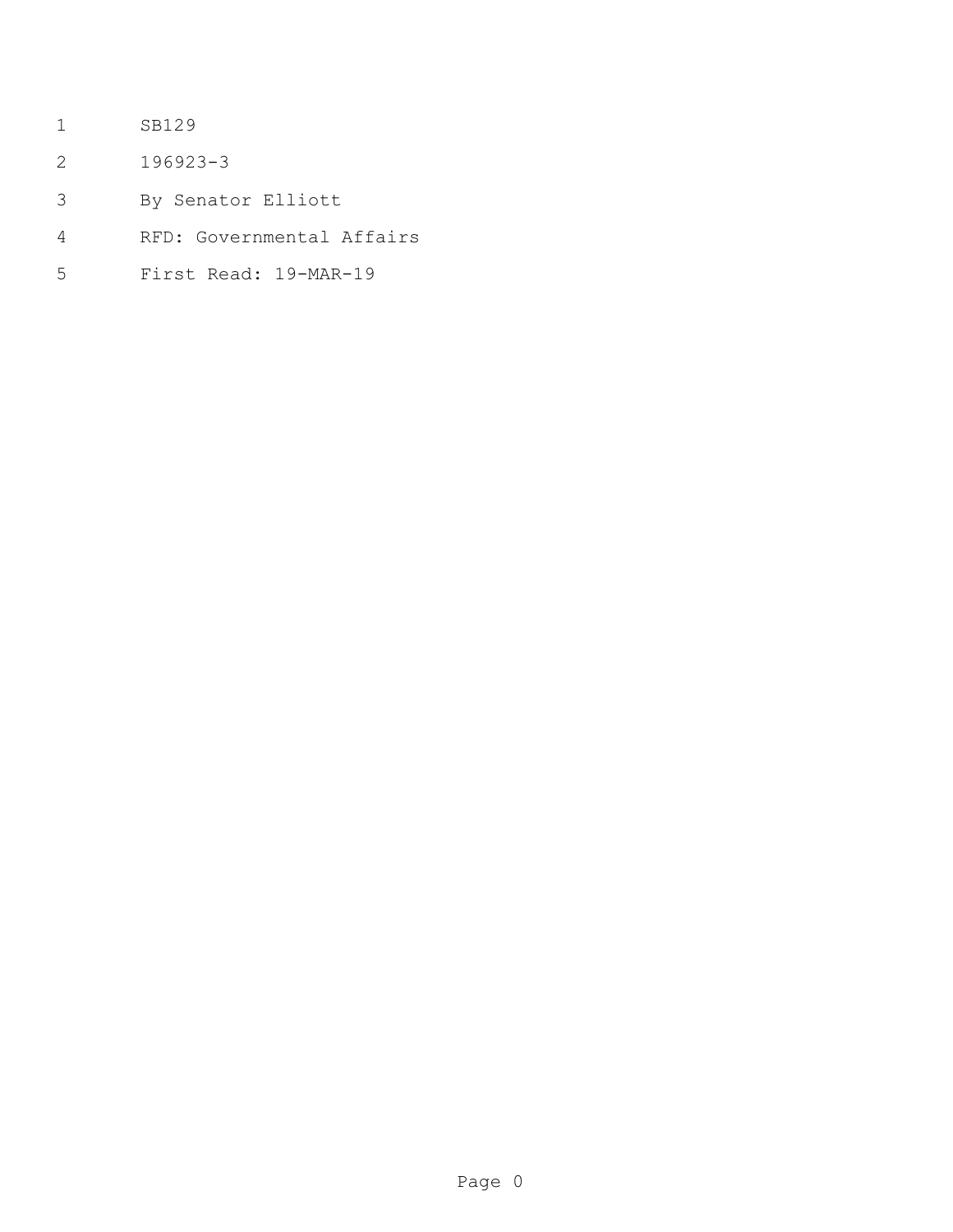196923-3:n:03/08/2019:KMS/tj LSA2019-318R2 SYNOPSIS: This bill creates the Protect Alabama Small Businesses Act. This bill would regulate the conduct of franchisors and their representatives in an effort 12 to prevent fraud, unfair business practices, unfair methods of competition, impositions, and other **abuses** upon franchisees in the state. This bill would address requirements for the 16 sale, transfer, or assignment of franchises, and for the mandatory repurchase by a franchisor of a franchise or an interest in a franchise, and for 19 the repurchase of certain assets, including inventory, supplies, equipment, goodwill, and furnishings, upon termination, nonrenewal, or expiration of a franchise, except where the termination or nonrenewal is for good cause. This bill would require the compensation of a franchisee for the fair market value of the business upon termination or nonrenewal without good cause by the franchisor of the franchise.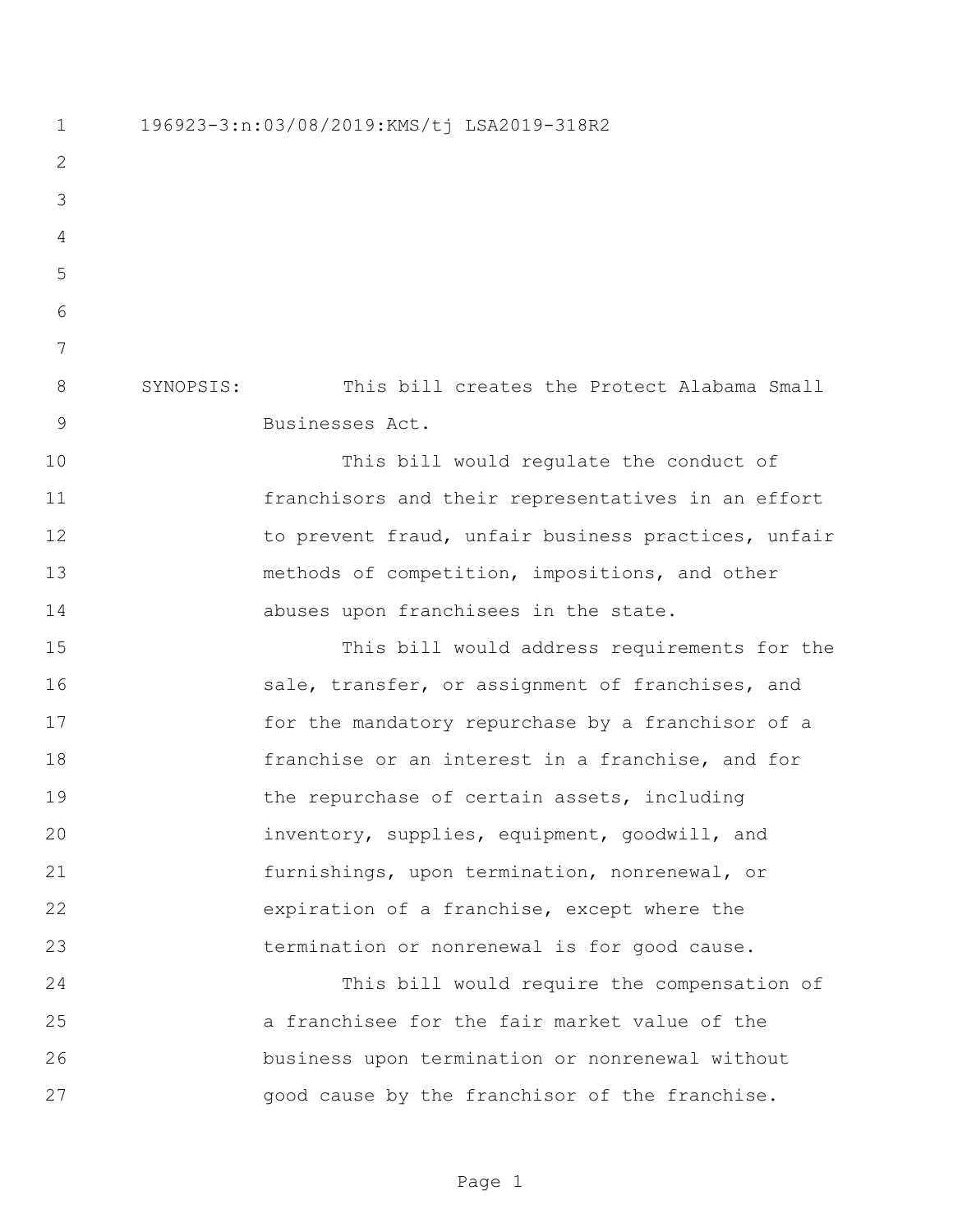This bill would provide that all franchise agreements are subject to this act.

 Amendment 621 of the Constitution of Alabama of 1901, now appearing as Section 111.05 of the Official Recompilation of the Constitution of Alabama of 1901, as amended, prohibits a general law whose purpose or effect would be to require a new or increased expenditure of local funds from becoming effective with regard to a local governmental entity without enactment by a 2/3 vote unless: it comes within one of a number of 12 specified exceptions; it is approved by the 13 affected entity; or the Legislature appropriates funds, or provides a local source of revenue, to 15 the entity for the purpose.

 The purpose or effect of this bill would be to require a new or increased expenditure of local 18 funds within the meaning of the amendment. However, the bill does not require approval of a local governmental entity or enactment by a 2/3 vote to become effective because it comes within one of the specified exceptions contained in the amendment.

 A BILL 25 TO BE ENTITLED 26 AN ACT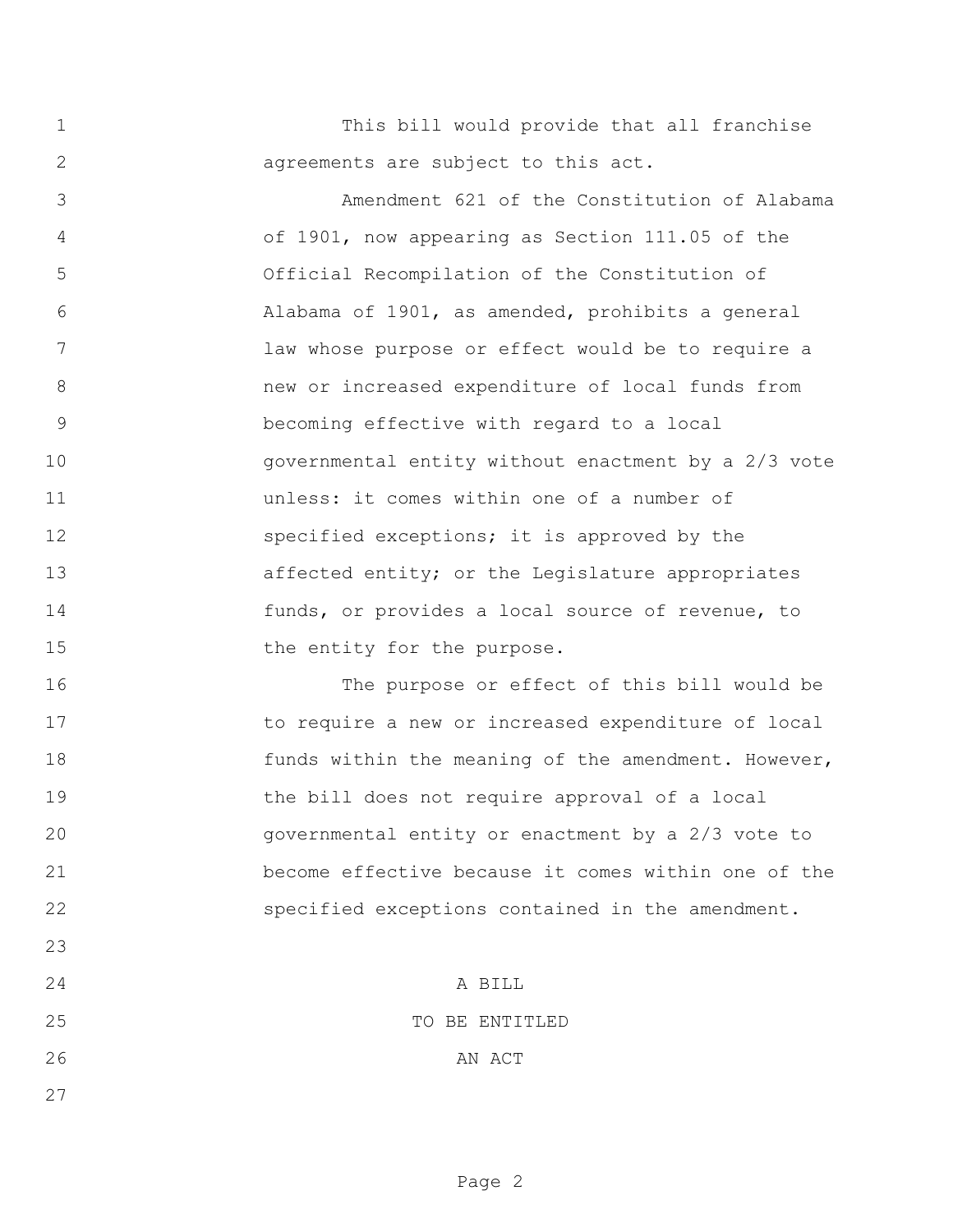To create the Protect Alabama Small Businesses Act; to provide legislative intent; to regulate the conduct of franchisors and their representatives to prevent fraud, unfair business practices, unfair methods of competition, impositions, and other abuses upon franchisees in the state; to address requirements for the sale, transfer, or assignment of franchises, and for the mandatory repurchase by a franchisor of a franchise or an interest in a franchise, and for the repurchase of certain assets, including inventory, supplies, equipment, goodwill, and furnishings, upon termination, nonrenewal, or expiration of a franchise; to require the compensation of a franchisee for the fair market value of the business upon termination or nonrenewal without 14 good cause by the franchisor of the franchise; to provide that 15 all franchise agreements are subject to this act; and in connection therewith to have as its purpose or effect the requirement of a new or increased expenditure of local funds within the meaning of Amendment 621 of the Constitution of Alabama of 1901, now appearing as Section 111.05 of the Official Recompilation of the Constitution of Alabama of 1901, as amended.

BE IT ENACTED BY THE LEGISLATURE OF ALABAMA:

 Section 1. This act shall be known and may be cited as the Protect Alabama Small Businesses Act.

 Section 2. (a) The Legislature finds and declares that the welfare of franchisees, including the success and failure of their franchise businesses, greatly affects the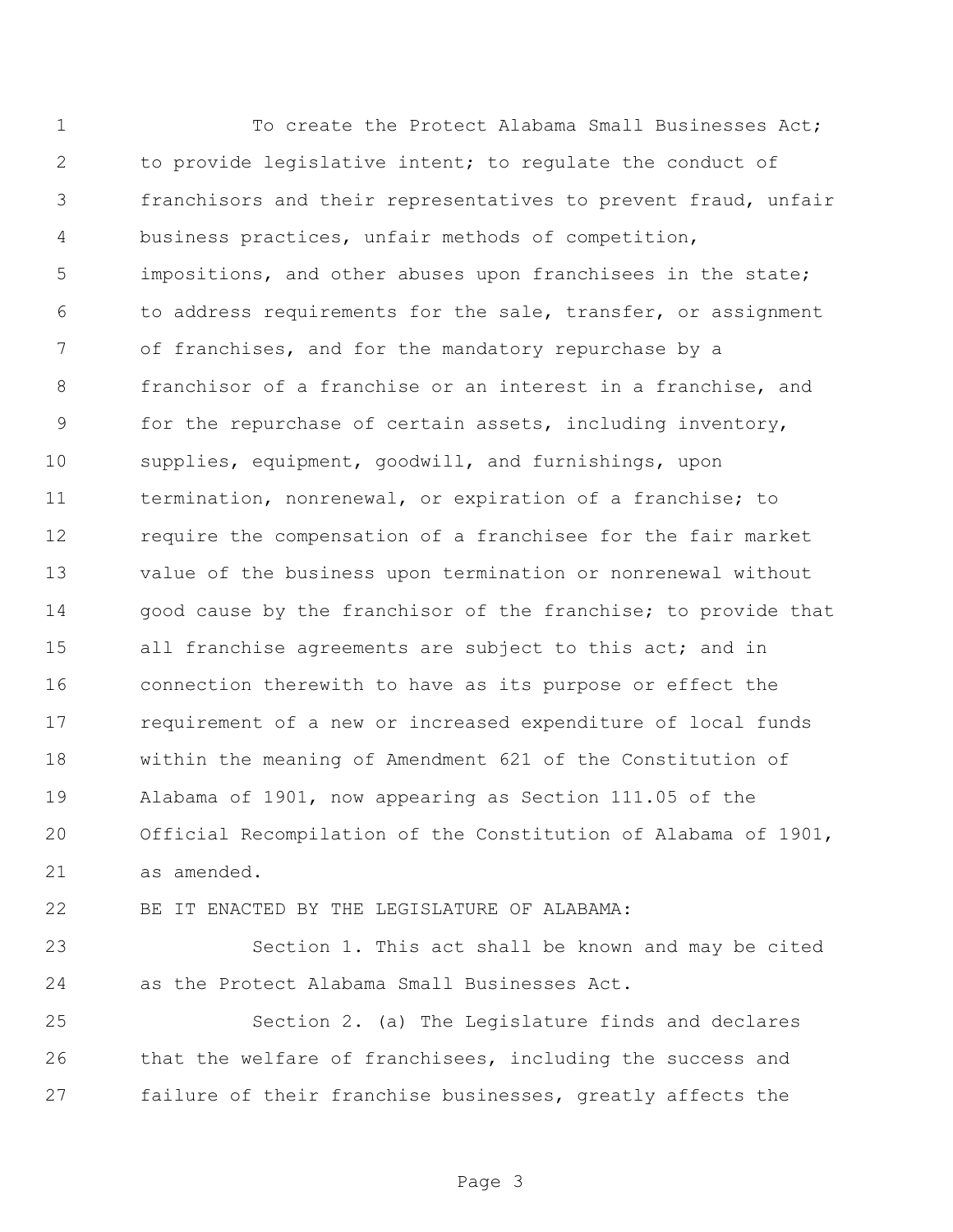general economy of this state, the public interest, and the public welfare. The intent of the Legislature is to promote fair business relations between franchisees and franchisors and to protect franchisees against unfair treatment by franchisors. Therefore, it is necessary to regulate the conduct of franchisors and their representatives in order to prevent fraud, unfair business practices, unfair methods of competition, impositions, and other abuses upon franchisees in this state.

 (b) In order to promote the intention and policies 11 in this section, this act shall be liberally construed.

 Section 3. For the purposes of this act, the following terms shall have the following meanings:

 (1) AFFILIATE. A person controlling, controlled by, 15 or under common control with another person or, in the case of 16 a business entity, the officer, director, or other person in control of the activities of the business entity.

18 (2) AREA FRANCHISE. A contract or agreement, expressed or implied, written or oral, regardless of whether the contract or agreement is designated as a franchise, permit, license, resolution, contract, certificate, agreement, or otherwise, between a franchisor and another person through which that person is granted the right, for consideration in whole or in part, to do any of the following:

 a. Sell or negotiate the sale of a franchise in the name or on behalf of the franchisor.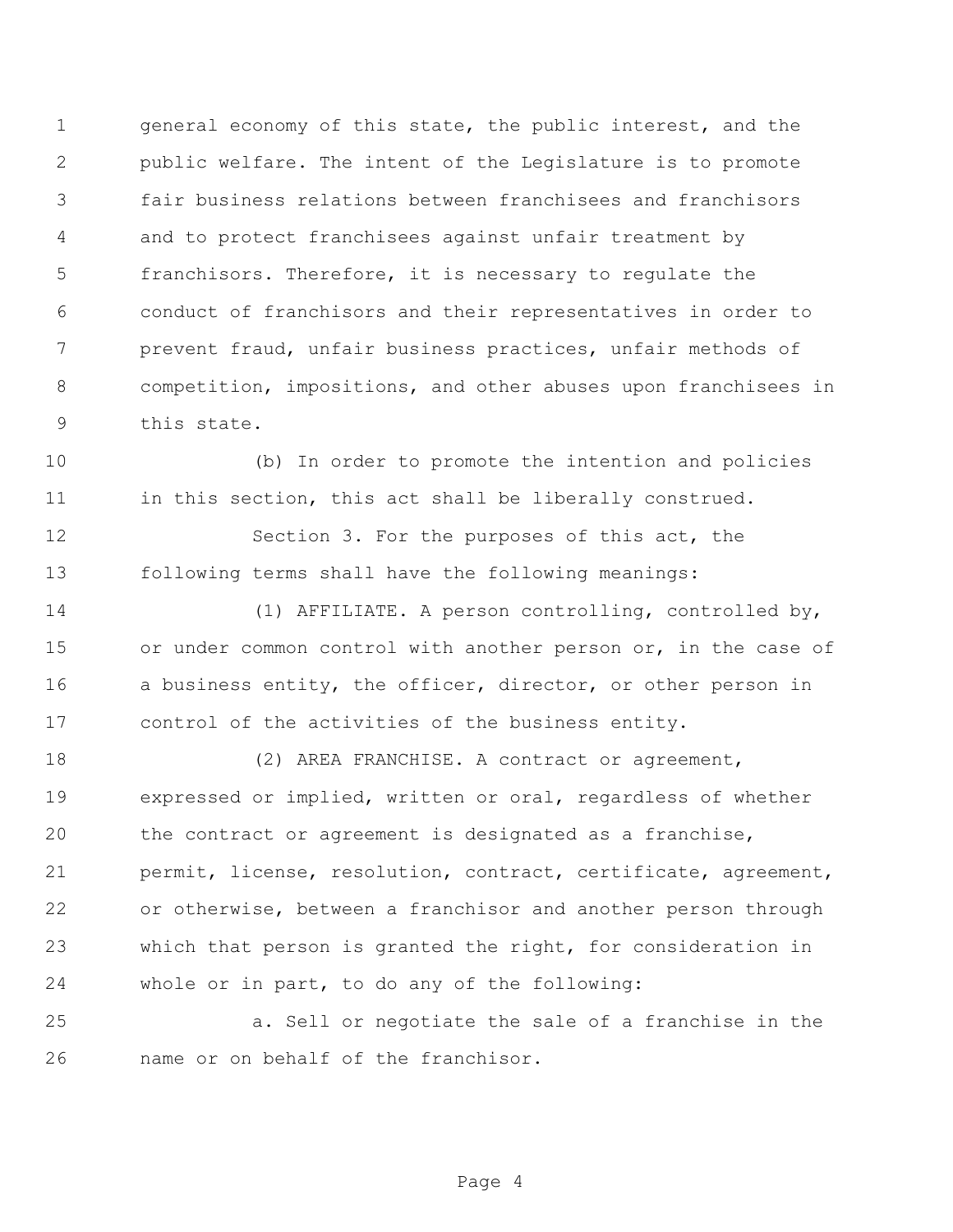b. Become an area developer and develop a franchise for the benefit of that person or affiliates of that person. (3) AREA FRANCHISEE. The owner of an area franchise. (4) FRANCHISE or FRANCHISE AGREEMENT. 5 a. A contract or agreement, expressed or implied, written or oral, regardless of whether the contract or agreement is designated as a franchise, permit, license, resolution, contract, certificate, agreement, or otherwise, for a definite or indefinite time, between two or more persons for which all of the following are provided: 11 1. A franchisee is granted the right to engage in the business of offering, selling, or distributing goods or services under a marketing plan or system prescribed in substantial part by a franchisor. 2. The operation of the franchise business pursuant 16 to that marketing plan or system is substantially associated with the trademark, service mark, trade name, logotype, advertising, or other commercial symbol of the franchisor designating the franchisor or its affiliate. 3. The franchisee is required to provide, directly or indirectly, a franchise fee. b. The term franchise or franchise agreement includes an area franchise. (5) FRANCHISE BUSINESS. A business unit that is owned or operated by a franchisee and that is subject to a marketing plan or system prescribed by the franchise.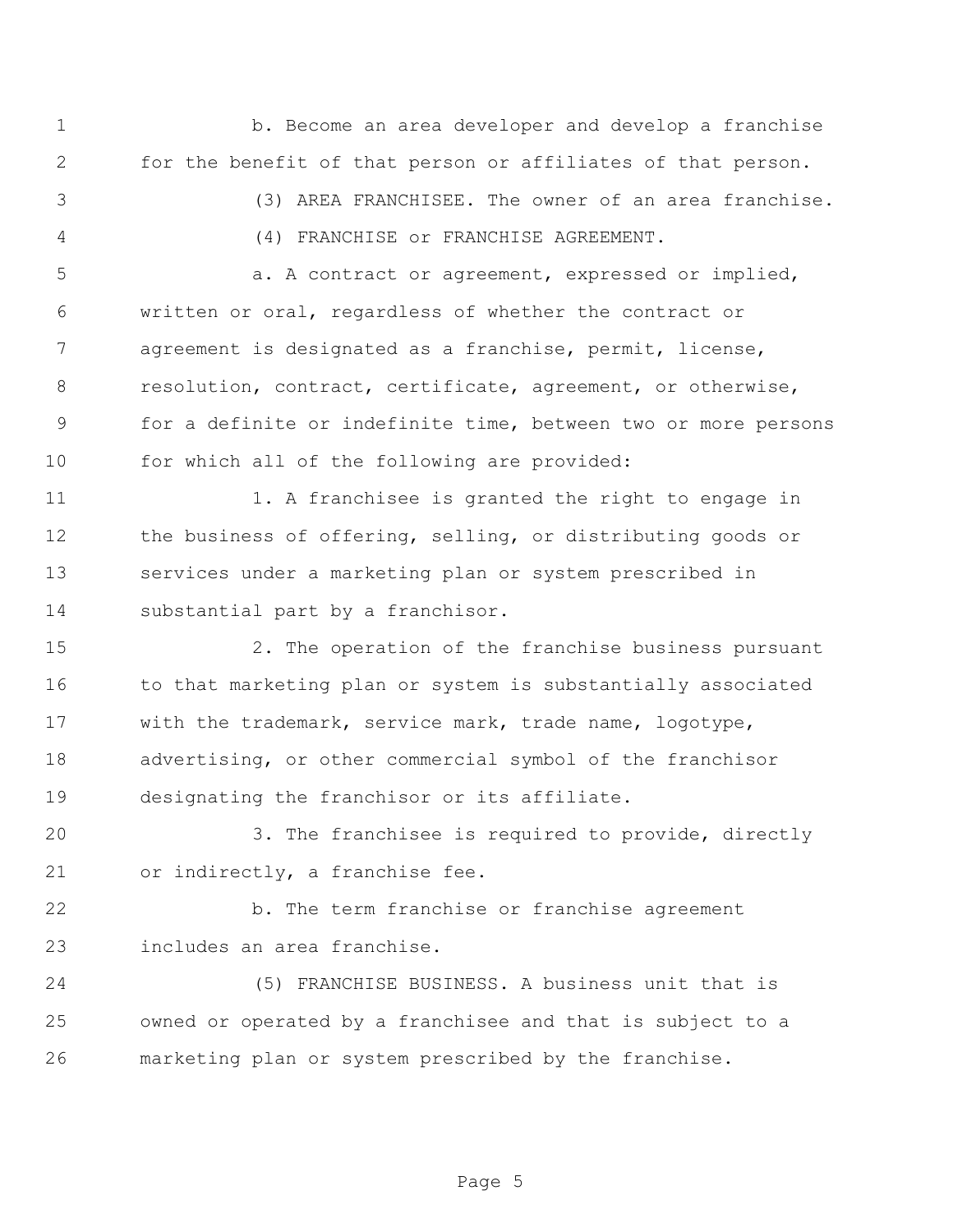(6) FRANCHISE FEE. A fee, charge, or the provision of a service, the value of which is greater than one hundred dollars (\$100) annually which a franchisee agrees to pay or provide, directly or indirectly, to or for the benefit of the franchisor for the right to enter into or continue a franchise including, but not limited to, a payment for goods or provision of services. A fee or charge that a franchisee pays or agrees to pay the franchisor for goods at a bona fide wholesale price, if no obligation is imposed upon the franchisee to purchase or pay for a quantity of goods in excess of that which a reasonable person normally would purchase by way of a starting inventory or supply or to maintain an ongoing inventory or supply, is not considered a franchise fee.

 (7) FRANCHISEE. A person to whom a franchise is offered or granted.

 (8) FRANCHISOR. A person who grants a franchise to a franchisee.

 (9) FRAUD. Actual fraud or constructive fraud as normally defined, in addition to the following:

21 a. A misrepresentation in any manner, whether intentionally false or arising from negligence, of a material fact.

 b. A promise or representation not made honestly and in good faith.

 c. An intentional failure to disclose a material fact.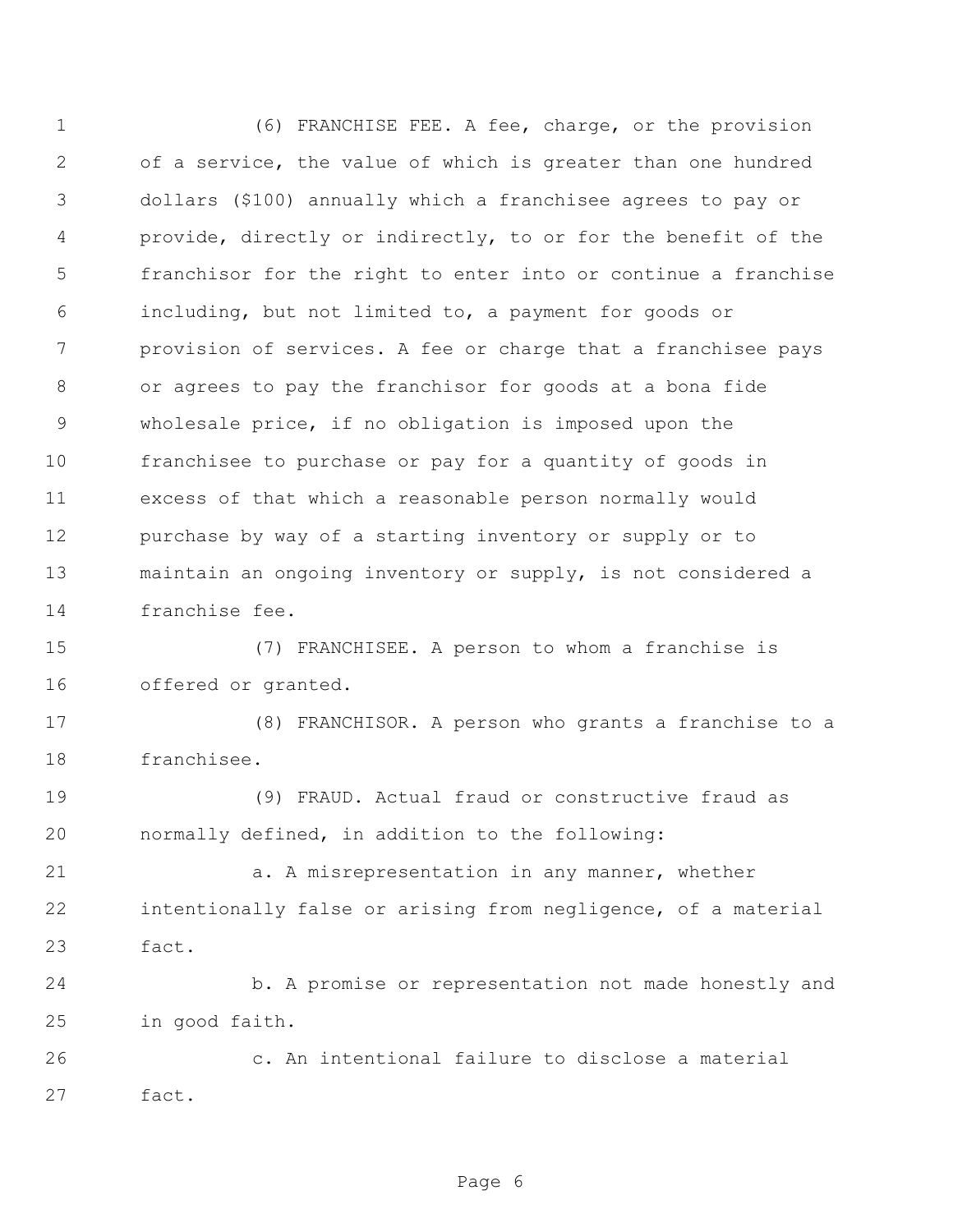d. Any artifice employed to deceive another.

 (10) PERSON. A natural person, corporation, limited liability company, association, partnership, trust, or other business entity and, in the case of a business entity, any other affiliate of that business entity.

 (11) SALE. The issuance, transfer, agreement for transfer, exchange, pledge, hypothecation, or mortgage in any manner or form, whether by transfer in trust or otherwise, of any goods or interest therein, or of any franchise related thereto, for a consideration, and any option, subscription or 11 other contract, or solicitation, looking to a sale, or offer or attempt to sell in any form, whether in written or oral form, for a consideration.

 Section 4. (a) Except as otherwise provided in this 15 act, a franchisor may not terminate or refuse to renew a franchise except for good cause. The termination or nonrenewal of a franchise without good cause constitutes an unfair 18 termination. Except as otherwise provided in subsection (b), good cause is limited to the failure of the franchisee to substantially comply with a provision of the franchise agreement, which is both reasonable and of material significance to the franchise, after receiving written notice of the failure to comply and being given a reasonable opportunity of not less than 90 days after the date of the notice of noncompliance to cure the failure. If the franchisee cures the failure within the time given to cure, the termination notice is void and unenforceable.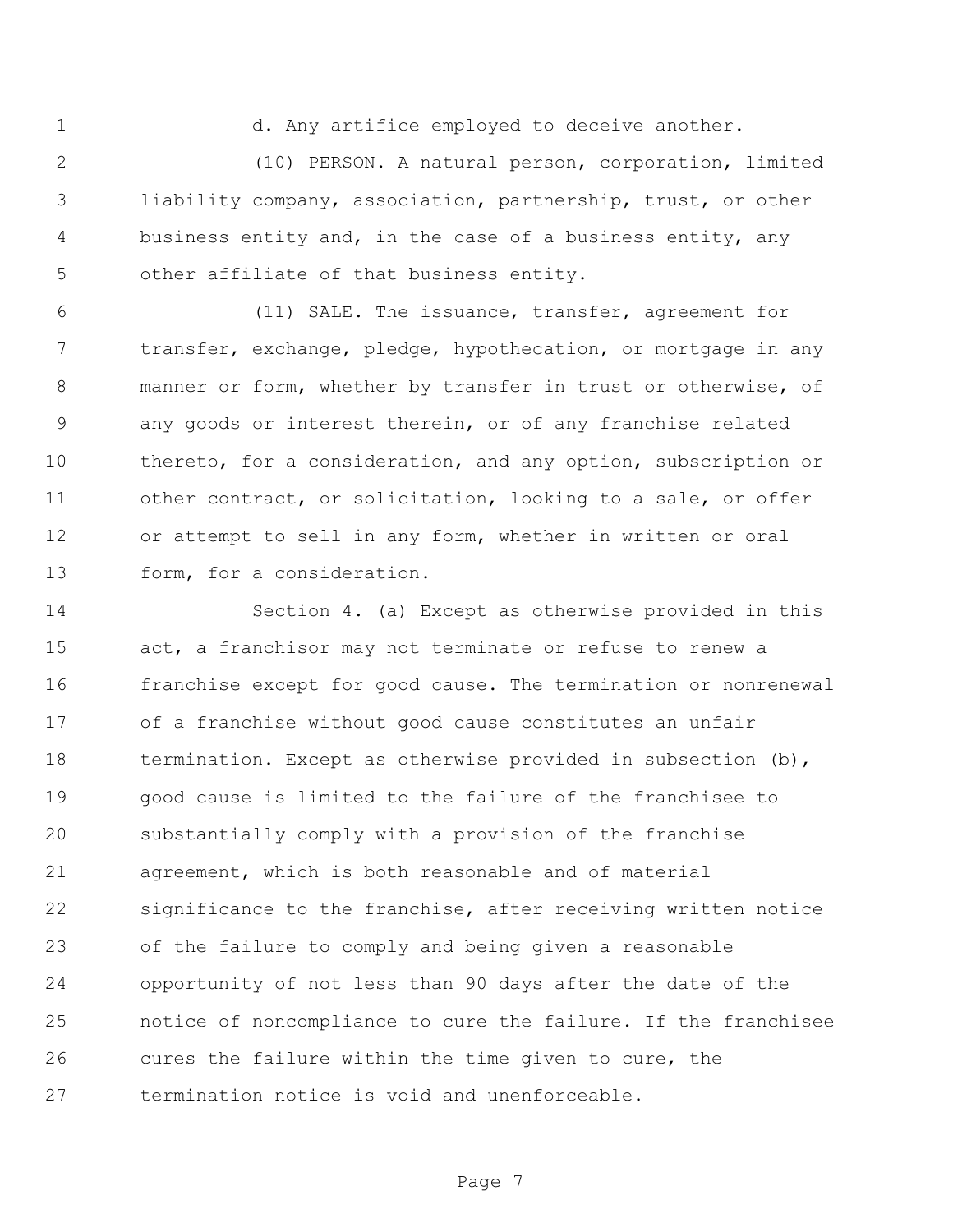(b) A franchisor may give to a franchisee an immediate notice of termination without an opportunity to cure if, during the period in which the franchise is in effect, any one of the following events relevant to the franchise occurs:

 (1) The franchisee has been judicially determined to be insolvent, has had all or a substantial part of its assets assigned to or for the benefit of any creditor, or has 8 admitted its inability to pay its debts as they come due, which materially affects the ability of the franchisee to remain in business.

 (2) The franchisee abandons, by failing to operate, 12 the franchise business for 60 consecutive days during which, under the terms of the franchise, the franchisee is required to operate the franchise business unless such failure to 15 operate is due to an act of God; a work stoppage; a strike or labor difficulty; a fire, flood, hurricane, or sinkhole; or other causes beyond the control of the franchisee.

 (3) The franchisor and franchisee agree in writing to terminate the franchise.

 (4) The franchisee fails, for a period of 60 days after a notice of noncompliance, to comply with any federal, state, or local law or rule including, but not limited to, any health, safety, building, and labor law or rule applicable to the operation of the franchise.

 (5) Insolvency of the franchisee, the filing of any petition by or against the franchisee under any bankruptcy or receivership law, or the assignment for the benefit of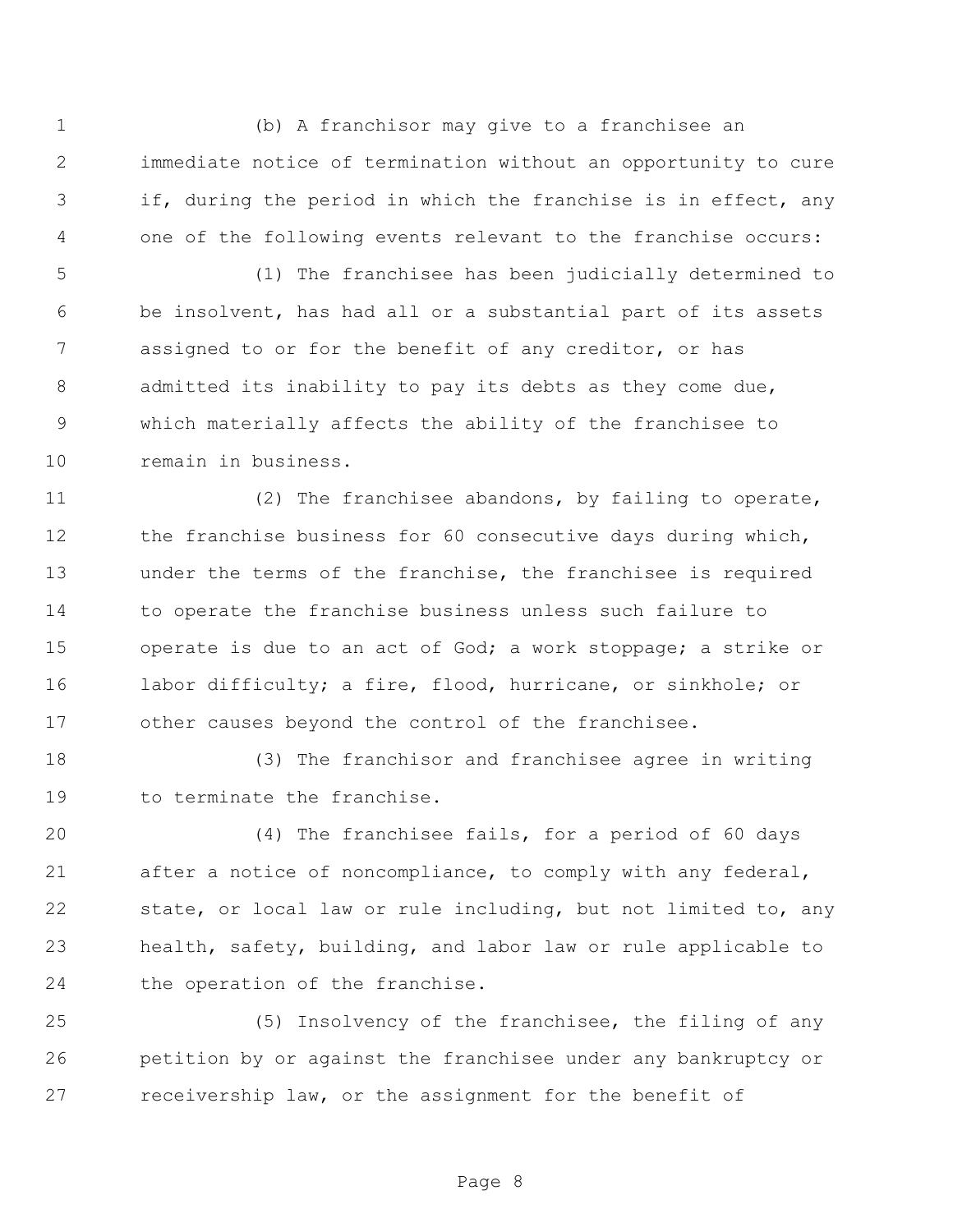creditors or dissolution or liquidation of the franchisee which materially affects the ability of the franchisee to remain in business.

 (6) The franchisee is convicted of a felony that significantly, directly, and adversely affects the operation of the franchise business.

 (7) The franchisor makes a reasonable determination that continued operation of the franchise business by the franchisee will result in imminent and substantial danger to public health or safety.

 Section 5. A franchise agreement, regardless of its stated term of years, is deemed to be continuing unless either of the following occur:

 (1) Termination of the franchise agreement is authorized under Section 4.

 (2) The franchisor completely withdraws from directly or indirectly distributing its products or services 18 in the geographic market then being served by the franchisee, provided that in any such instance in which the franchisor subsequently reintroduces its products or services into the same geographic market the franchisee may resume the franchise and the terms and conditions of the agreement between the franchisee and franchisor shall continue in full force and effect.

 Section 6. (a) A franchisor may not deny the surviving spouse, heir, or estate of a deceased franchisee or of the person controlling a majority interest in the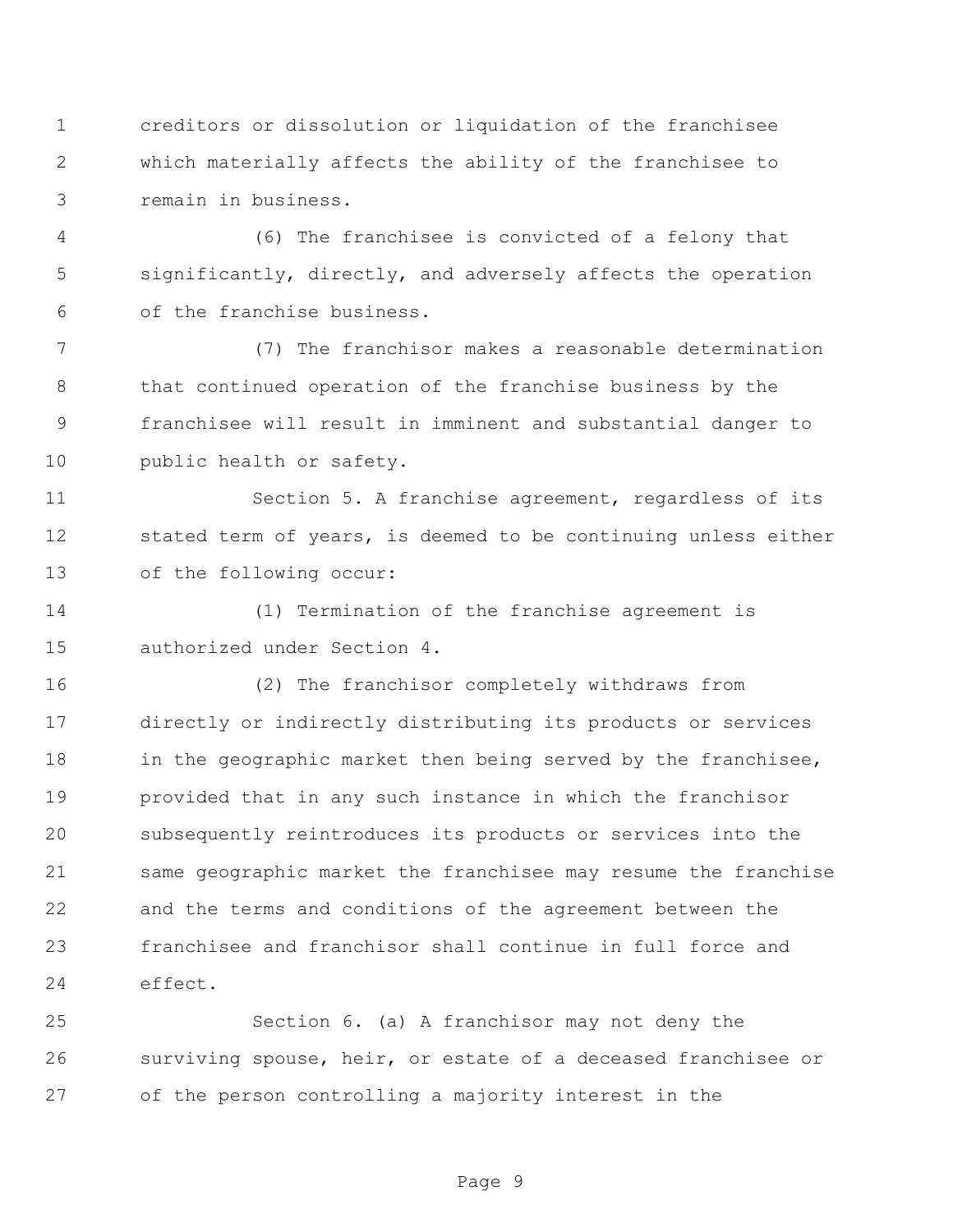franchisee the opportunity to participate in the ownership of the franchise or franchise business under a valid franchise agreement.

 (b) A franchisor may not deny the assignment of the franchise agreement, upon the death of the franchisee or person controlling a majority interest in the franchisee, to any other person who meets all of the existing nondiscriminatory, material, and reasonable qualifications for a purchaser of a franchise.

 (c)(1) A franchisee may sell, transfer, or assign a franchise, all or substantially all of the assets of the franchise business, or an interest in the franchisee with the prior written consent of the franchisor. The consent of the franchisor may not be withheld unless the purchaser, transferee, or assignee does not meet the qualifications for new or renewing franchisees described in subdivision (2) or 17 the franchisee and the purchaser, transferee, or assignee fail to comply with other reasonable and material transfer conditions specified in the franchise agreement.

 (2) A franchisor may not prevent a franchisee from selling, transferring, or assigning a franchise, all or substantially all of the assets of the franchise business, including the assignment of the rights of the franchisee under the agreement, or an interest in the franchisee to another person or entity if the purchaser meets the nondiscriminatory, material, and reasonable qualifications of the franchisor for the approval of new or renewing franchises in effect at the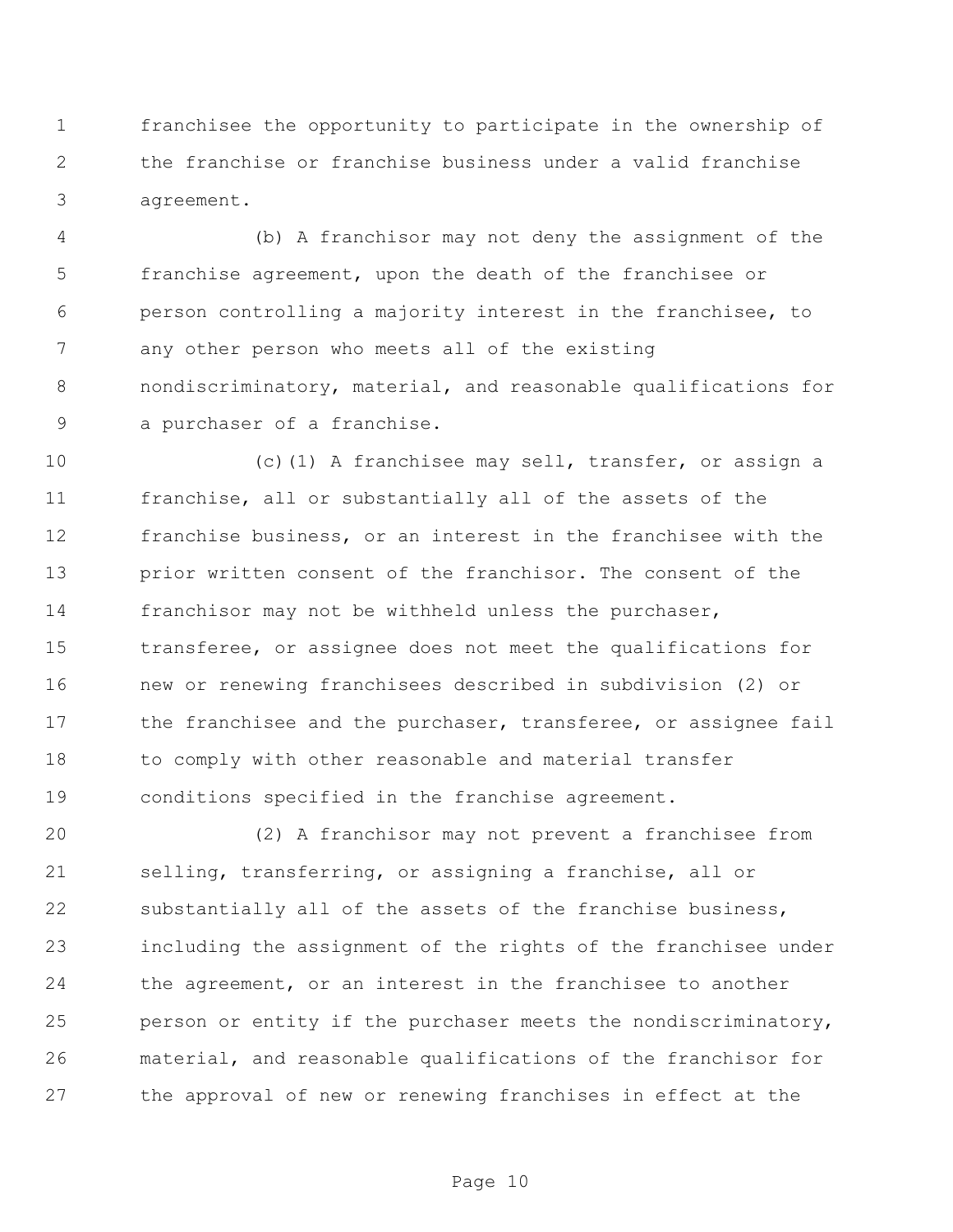time the franchisor receives notice of the proposed sale, transfer, or assignment.

 (d)(1) To invoke the protections under this section, a franchisee shall provide the franchisor with prior written notice of its intent to sell, transfer, or assign the franchise, all or substantially all of the assets of the franchise business, or an interest in the franchisee.

 (2) The franchisor, within 60 days after receipt of all of the written notice or any shorter period required by the franchise agreement, shall notify the franchisee of the approval or disapproval of the proposed sale, transfer, or assignment. If the proposed sale, transfer, or assignment is disapproved, the franchisor shall include in the notice of disapproval a statement specifying the reasons for the disapproval. A proposed sale, transfer, or assignment is deemed approved unless disapproved by the franchisor in the manner provided in this subdivision.

 (e) Nothing in this section shall prohibit a franchisor from exercising its contractual right of first refusal to purchase a franchise, all or substantially all of the assets of a franchise business, or an interest in a franchisee.

 Section 7. (a)(1) A franchisee shall have the opportunity to monetize any equity that the franchisee may have developed in the franchise business before the effective date of any termination or nonrenewal without good cause, or expiration of the franchise agreement pursuant to this act.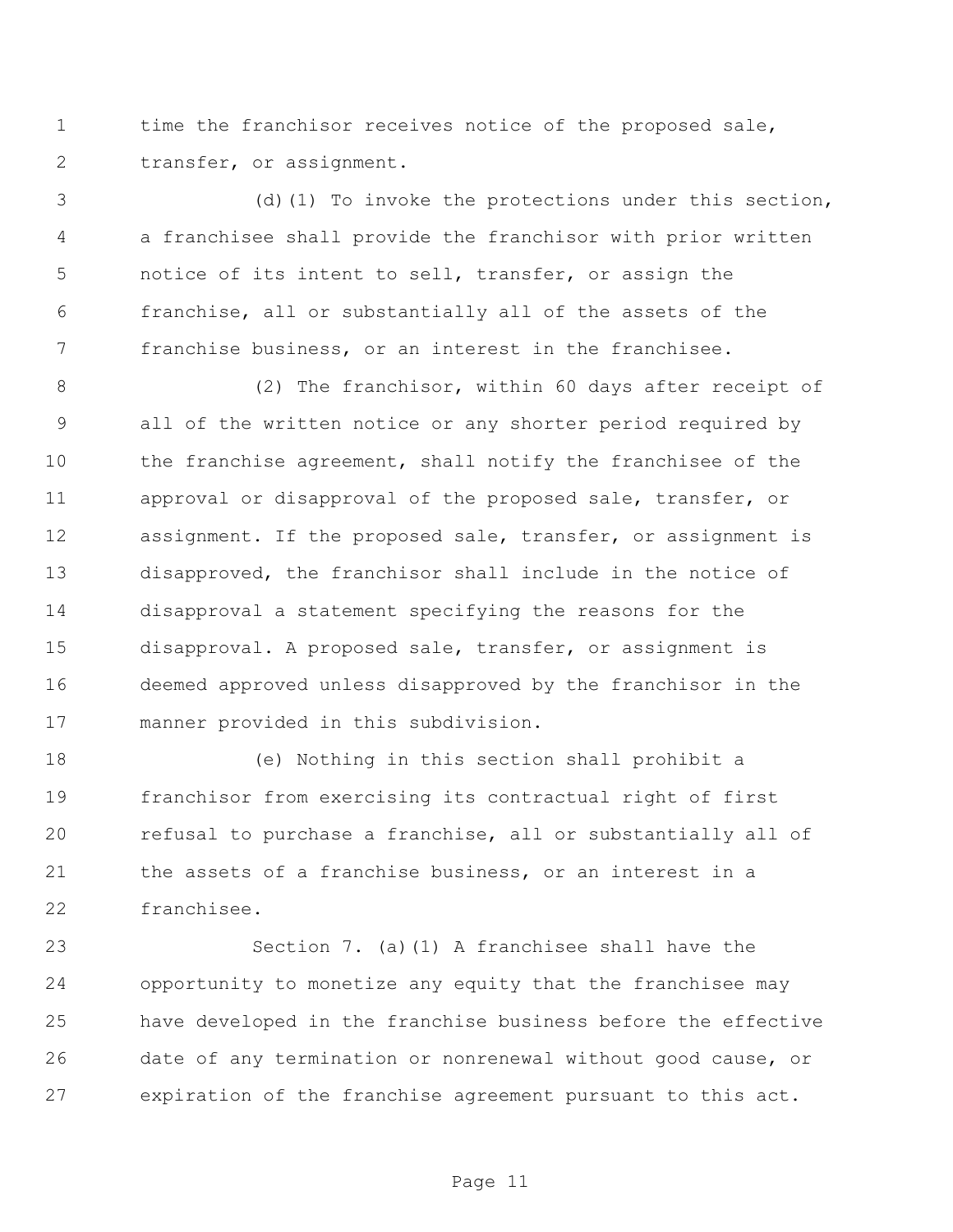Therefore, upon termination or nonrenewal without good cause, or expiration of a franchise agreement, a franchisor shall repurchase at fair market value the inventory, supplies, goods, fixtures, equipment, and furnishings of the franchise business. The franchisor shall also either purchase the goodwill of the franchise business or waive any and all noncompete obligations of the franchisee so that the franchisee, at its option, may continue in business.

 (2) This section does not apply if the franchisee declines a bona fide offer of renewal from the franchisor which is consistent with the franchise agreement between the franchisor and franchisee, provided the terms of the renewal are not in violation of this act.

 (3) This section does not apply if the franchisor and franchisee agree in writing within 30 days before the termination, nonrenewal, or expiration of the franchise to terminate or not renew the franchise, or to allow the franchise to expire.

 (4) This section does not apply to inventory, supplies, goods, fixtures, equipment, or furnishings sold by 21 the franchisee between the date of the notice of termination, nonrenewal, or expiration and the date the franchisee ceases to operate the franchise business pursuant to a termination, nonrenewal, or expiration.

 (b) If a franchisor fails or refuses to repurchase any inventory, supplies, goods, fixtures, equipment, goodwill, or furnishings required to be repurchased under subsection (a)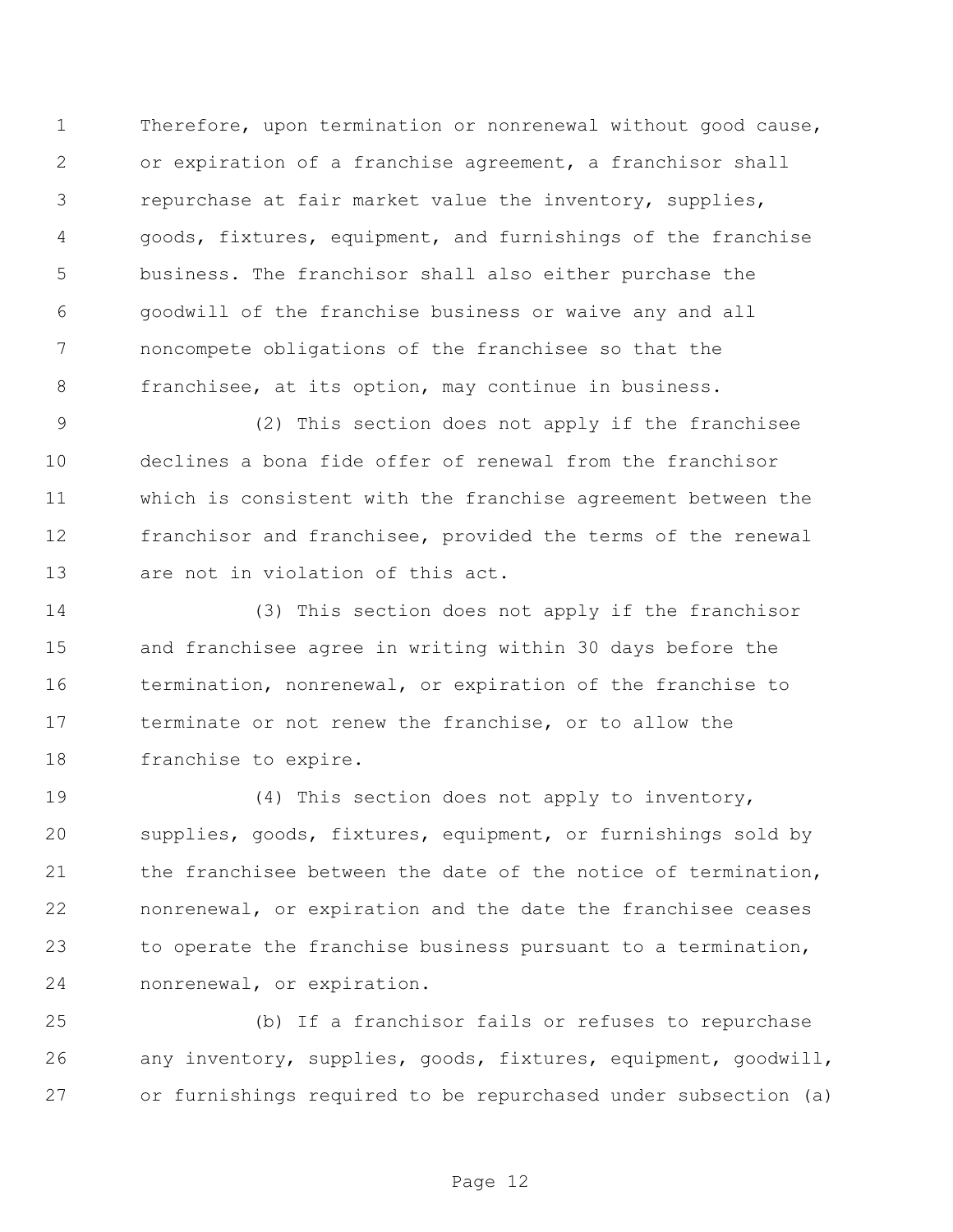within 60 days after the termination, nonrenewal, or expiration of a franchise, the franchisor is civilly liable for the entire value of the inventory, supplies, goods, fixtures, equipment, goodwill, and furnishings required to be repurchased under subsection (a), plus the reasonable attorney fees of the franchisee, court costs, and interest on the inventory, supplies, goods, fixtures, equipment, goodwill, and furnishings computed at the legal interest rate provided in Section 8-8-10, Code of Alabama 1975, from the 61st day after termination.

 Section 8. The following rights and prohibitions govern the relations between a franchisor or subfranchisor and its franchisee:

 (1) The parties shall deal with each other in good faith and in a commercially reasonable manner.

 (2) A person, during the selling or establishing of a franchise, may not intentionally misrepresent or fail to disclose any of the following:

 a. The prospects or chances for success of the proposed or existing franchise.

21 b. The known required total investment for such franchise.

 c. Any effort to sell or establish more franchises than is reasonable to expect the market or market area for the particular franchise to sustain.

 (3) It is prohibited and deemed an unfair and deceptive act or practice, or an unfair method of competition,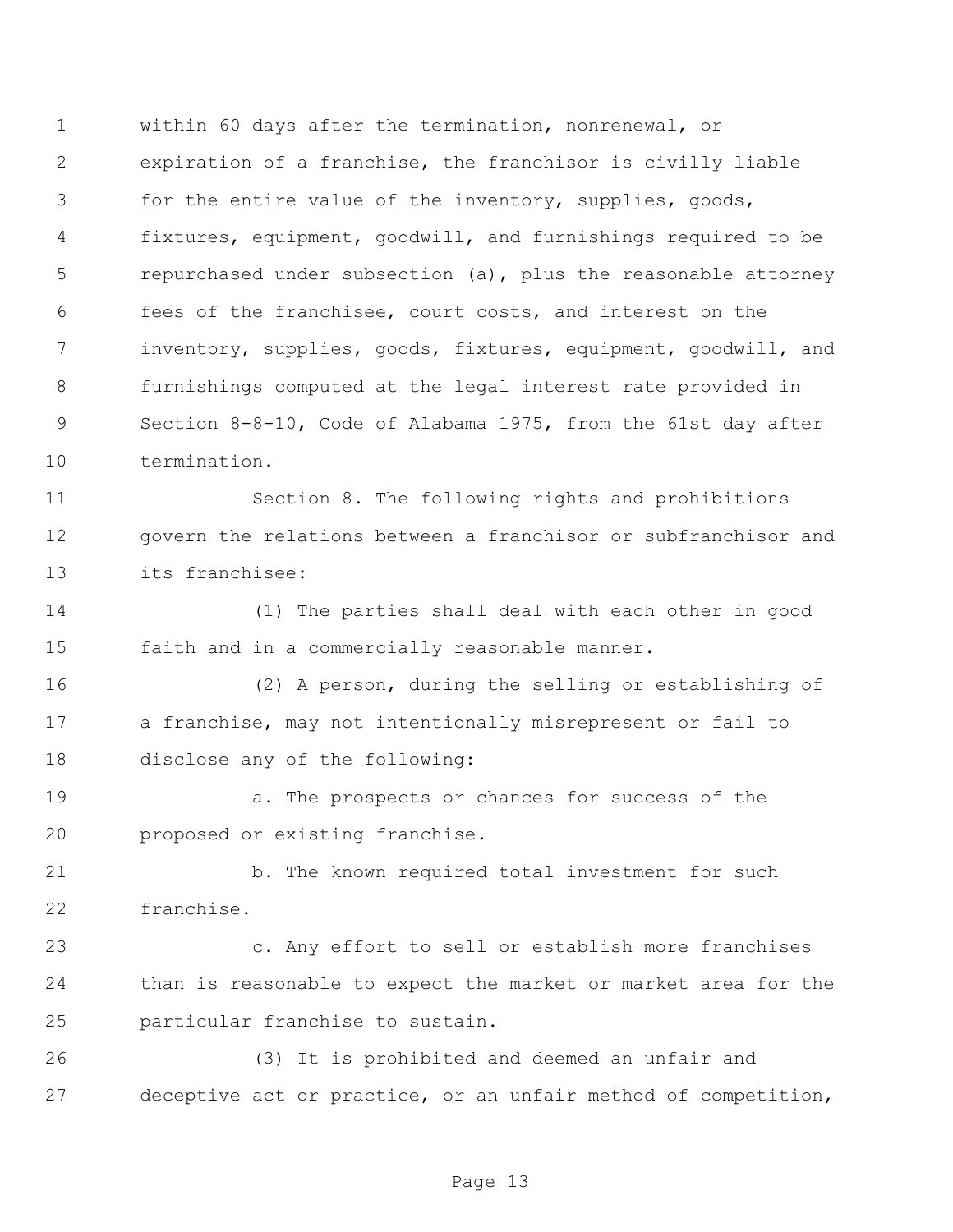and a violation of this section for a franchisor or subfranchisor, or an officer, agent, employee, or other representative thereof, to directly or indirectly do any of the following:

 a. Terminate or fail to renew a franchise agreement in violation of this act.

 b. Allow a franchise agreement to expire without complying with this act.

 c. Prevent a sale, transfer, or assignment of a franchise in violation of Section 6.

 d. Fail to repurchase inventory, supplies, goods, fixtures, equipment, goodwill, and furnishings in violation of Section 7.

 e. Violate the Deceptive Trade Practices Act in connection with its business as a franchisor, or an officer, 16 agent, or other representative thereof.

17 f. Require a franchisee by any means directly to participate in or contribute to any local or national advertising fund controlled directly or indirectly by a franchisor or resort to or use false or misleading advertising in connection with its business as a franchisor, or an 22 officer, agent, or other representative thereof.

 g. Without prior written disclosure to a franchisee, obtain vendor rebates, kickbacks, or other similar payments from another person with whom the franchisee does business or employs on account of or in relation to the transactions between the franchisee, the franchisor, and the other person.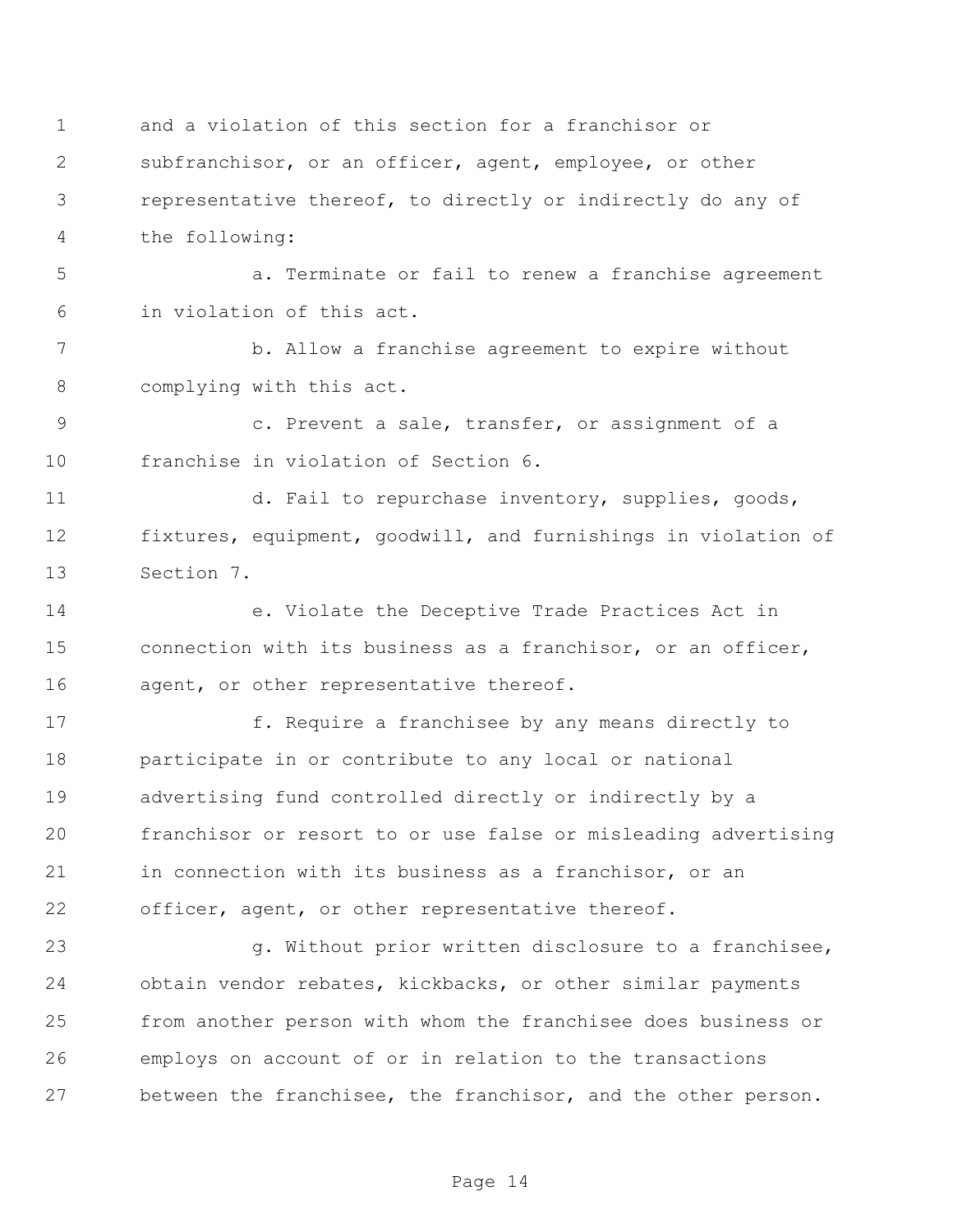1 h. Require a franchisee to assent to a release, assignment, novation, waiver, or estoppel that would relieve any person from liability imposed under this act including, but not limited to, through the use of a disclaimer or checklist designed to avoid a protection under this act. i. Require a franchisee to assent to the use of a choice of law provision by selecting the law of a different state to govern the relationship of the parties. j. Restrict or inhibit, directly or indirectly, the right of a franchisee to join a franchisee association or the free association for any lawful purpose among franchisees. 12 k. Impose upon a franchisee, by contract or rule, written or oral, any unreasonable standard of conduct. l. Require a franchisee to waive its rights to a 15 jury trial or waive any procedure or remedy otherwise 16 available in this state; however, a binding arbitration clause is enforceable if it complies with Section 11. 18 (4) A person who executes or carries out a scheme, plan, or organization that violates any provision of this section, if knowledge or intent is proved, commits a Class C misdemeanor, punishable as provided by law. (5) A person who shows in a civil court of law a violation of this section is entitled to the remedies in Section 12. (6) The Attorney General may sue on behalf of the people of this state for injunctive relief against any franchisor plan or activity that is in violation of this act.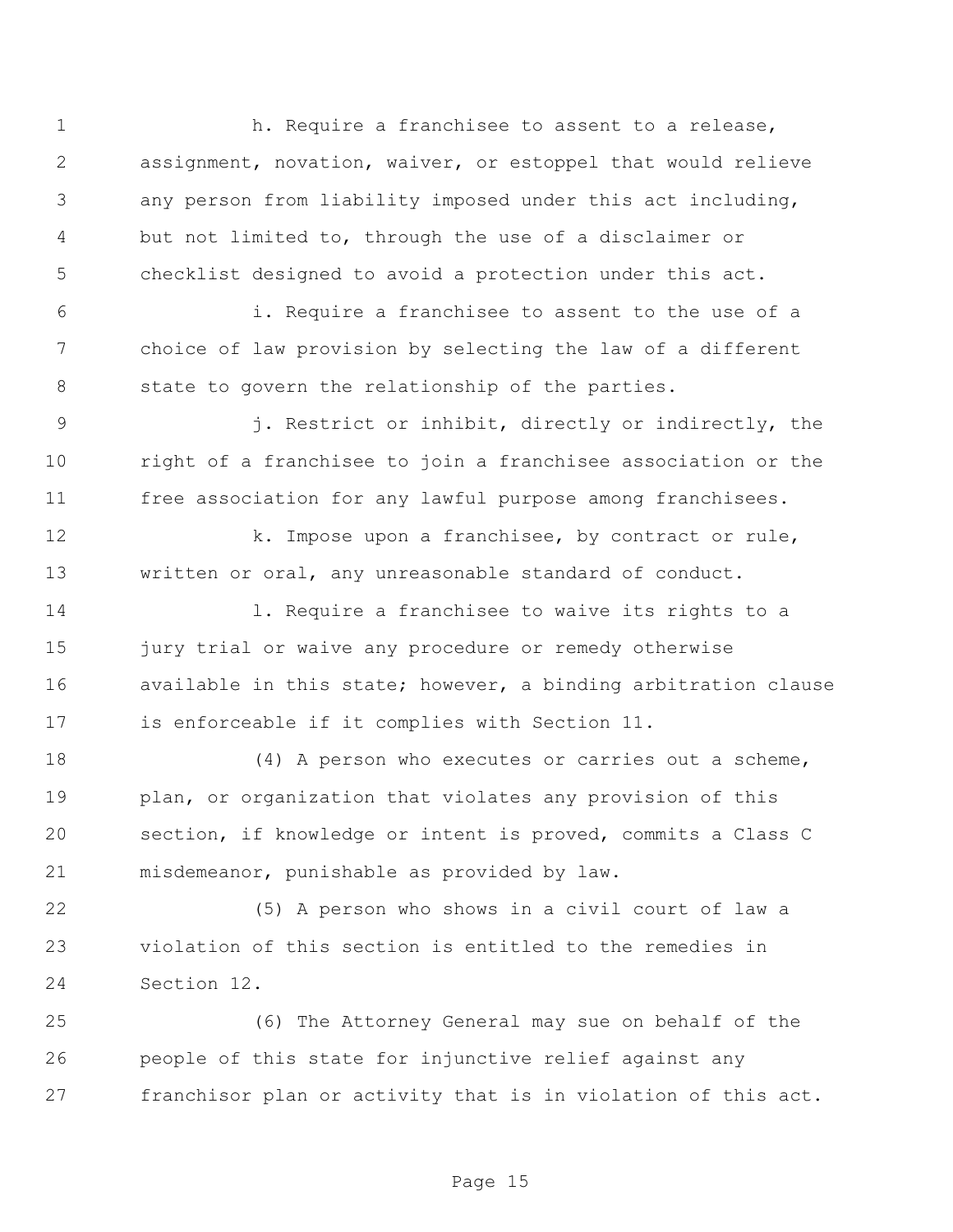Section 9. A franchise agreement or other contract, a part thereof, or practice thereunder which is in violation of this act is deemed against public policy and is void and unenforceable. An aggrieved party may choose to seek to void only the portion of the agreement that is unenforceable and continue to enforce the remainder of the agreement.

 Section 10. A provision in a franchise agreement restricting the venue to a forum outside of this state or selecting the law of any other state or jurisdiction other than Alabama is void with respect to any claim arising under or relating to a franchise agreement involving a franchisee that, at the time of signing, was a resident of this state or a business entity established in this state or involving a franchise business either operating or planning to be operated in this state.

 Section 11. This act does not limit the right of a franchisor and franchisee to agree, before or after a dispute arises, to binding arbitration to settle a claim under this act if the standards applied and the remedies available in the arbitration are not less than the requirements specified in this act.

 Section 12. (a) If a franchisor terminates a franchise agreement without good cause or otherwise in violation of this act, or fails to consent to a proper assignment of the franchise, or fails to renew a franchise, or allows a franchise to expire in violation of this act, the franchisee is entitled to receive from the franchisor the fair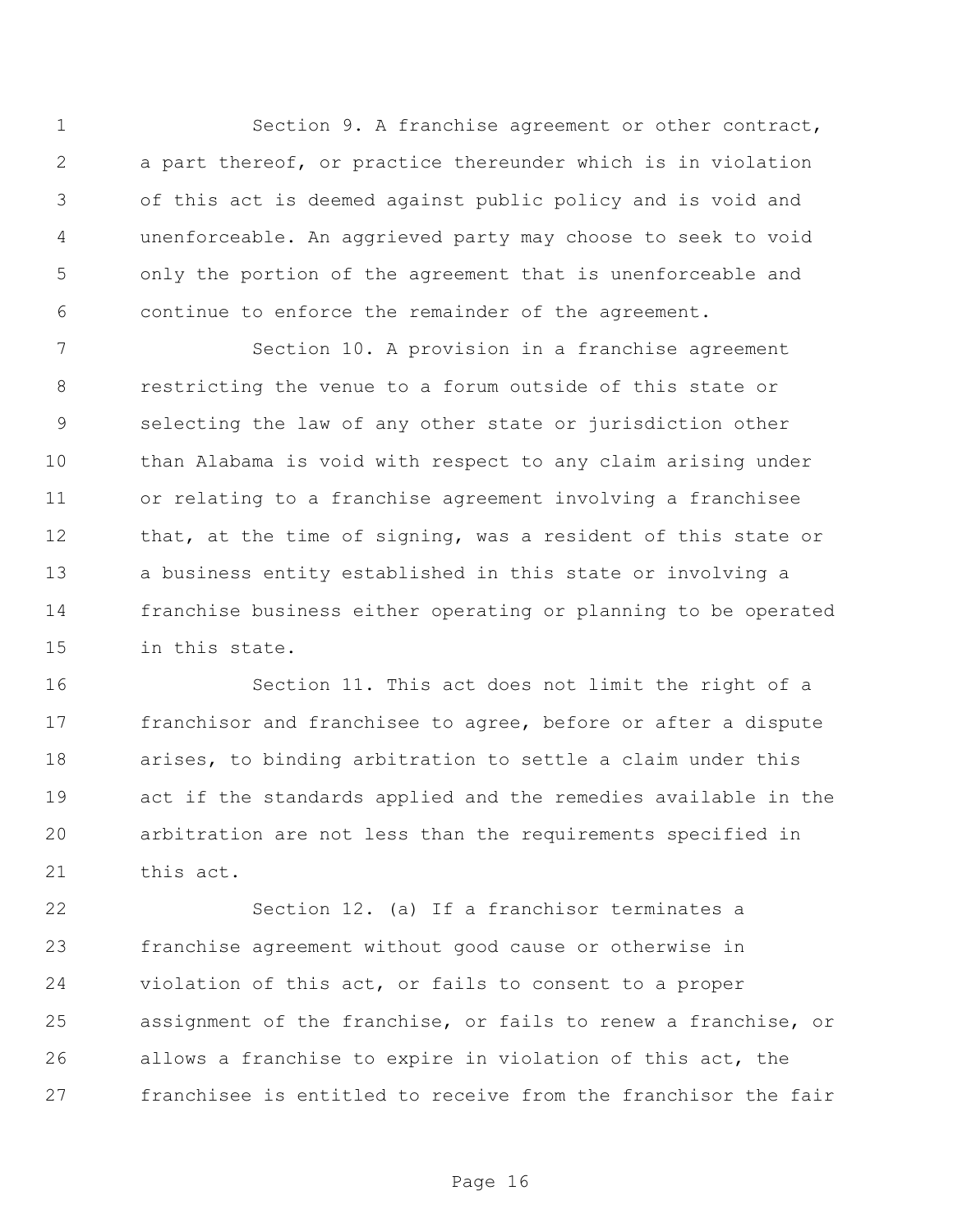market value of the franchise business and franchise assets in addition to any other damages caused by the violation.

 (b) In addition to any relief specified in this act, any person aggrieved or injured in his or her business or property by any violation of this act may bring an action in the appropriate state or federal court of this state and shall recover the damages sustained and the costs of such action, including reasonable attorney fees.

 (c) Without regard and in addition to any other remedy or relief to which a person is entitled, any person aggrieved by a violation of this act may bring an action to obtain a declaratory judgment stating that an action or a practice violates these sections and may obtain injunctive 14 relief enjoining a franchisor that has violated, is violating, or is otherwise likely to violate these sections from committing the violation.

 (d) In an action for monetary damages, if a judge or 18 jury finds that the franchisor acted maliciously, the judge or 19 jury may award punitive damages as authorized by state law.

 (e) The Attorney General may bring an action for injunctive relief or other appropriate civil relief for a violation of this act.

 (f) The remedies provided in this section are in addition to any other remedies provided by law or in equity including, but not limited to, the Deceptive Trade Practices Act.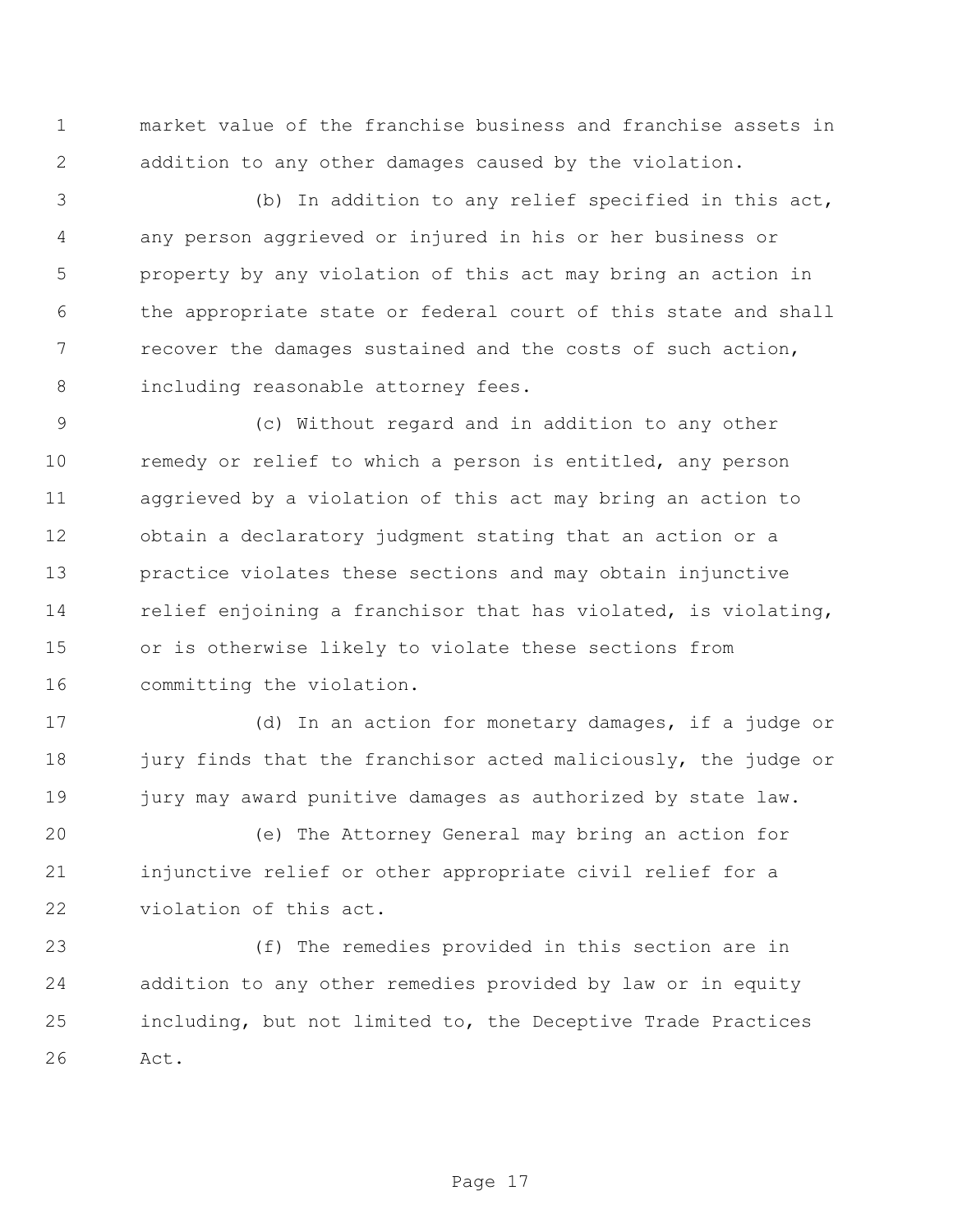Section 13. (a) Any person or franchisor who engages directly or indirectly in an agreement or contract within this state in connection with a franchise, or any franchise whose franchisee is a resident of this state or is domiciled in this state or whose franchise business is, has been, or is intended to be operated in this state, is subject to this act and to the jurisdiction of the courts of this state, in accordance with the laws of this state, for violations of this act.

(b) This act applies to all of the following:

 (1) Any written or oral agreement between a franchisor and a franchisee including, but not limited to, a franchise offering; a franchise agreement; a sale of goods, services, and advertising; a lease or mortgage of real or 14 personal property; a promise to pay; a security interest; a 15 pledge; an insurance contract; an advertising contract; a 16 construction or installation contract; a servicing contract; and any other agreement in which the franchisor has a direct or indirect interest.

 (2) Any franchise entered into, renewed, amended, or revised prior to and after the effective date of this act, including any existing franchise of an indefinite duration which may be terminated by the franchisee or franchisor without cause.

 (3) A successor to a franchisor that continues in business as a franchisor shall be bound by all terms and conditions of each franchise agreement of the franshisor in effect on the date of succession.